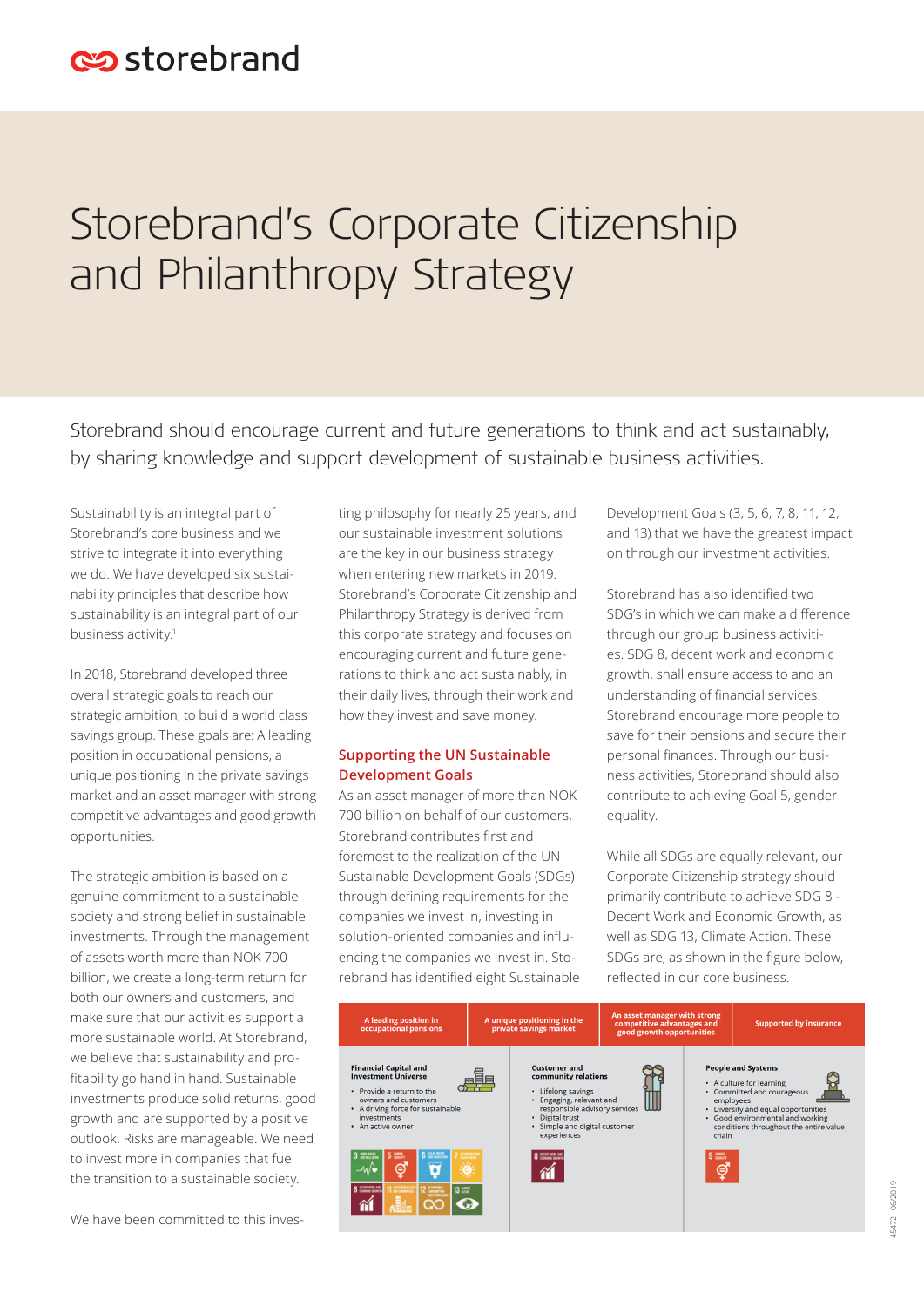#### **Priorities and measurements**

Storebrand has three main corporate citizenship and philanthropic activities: 1. Collaborations and sponsorships

- 2. Donations
- 3. Employee Volunteering

Aligned with Storebrand's strategy, the corporate citizenship and philanthropy activities all have a sustainability component. They should promote and educate the importance of sustainability, as well as demonstrating the connection between sustainability and profitability. In addition, they give a clear opportunity for everyone to get involved – both internally within the company and externally.

### **1. Youth Entrepreneurs**

Youth Entrepreneurs (YE) is an ideal, nationwide organization that cooperates with the Norwegian education system. High school students establish and run their own enterprise during a school year. The goal of this collaboration is to educate students in how to run a sustainable business and why business owners should make sustainable decisions.

Storebrand and YE have developed a website where students can be inspired to make sustainable decisions and an e-book that assists teachers to inspire students to create sustainable youth enterprises. Storebrand also has a sustainability award that is awarded to the most sustainable youth enterprise.<sup>2</sup> Several Storebrand employees participate in the award juries. In 2019, high school students got the award for inventing a product that reduces micro plastic waste from washing machines.

#### **2. We cheer for**

«Dugnad» is a strong part of the Norwegian culture, where people from local communities or sports teams help their local socities. Storebrand's «We cheer for» competition is one way of financially supporting local and global initiatives that are beneficial for the environment and society. When economic support is combined with the «dugnad» spirit, we believe this has a huge positive impact on the community. We receive applications regularly, and select the best candidates twice a year, based on a set of criteria. Storebrand contributes with

a total prize sum of 500.000 NOK inc. tax each year for Norwegian applicants and 250.000 SEK inc. tax for Swedish applicants. The winners are selected by a jury consisting of Storebrand employees. Read the criteria [here](https://www.storebrand.no/om-storebrand/vi-heier-pa-konkurransen)

#### **3. Helping hand of the year**

In 2017, Storebrand created the award «Helping hand of the year» as a part of our 250 year anniversary. The purpose is to increase awareness about climate change and honor individuals, companies and organizations that give a helping hand to solve the planet's sustainability challenges.

The price of 500.000 NOK inc. tax is awarded once a year and the jury consists of Storebrand employees, as well as prominent people within the sustainability field. In 2018, the award was given to Matsentralen (Food bank) for their achievements in minimizing food waste, thus reducing the carbon foot print, and at the same time helping people in need of food.3



Our Nordic Head of Sustainability during the finals in Young Entrepreneurship, where he was in the jury for the sustainability prize Photo credit: Newslab